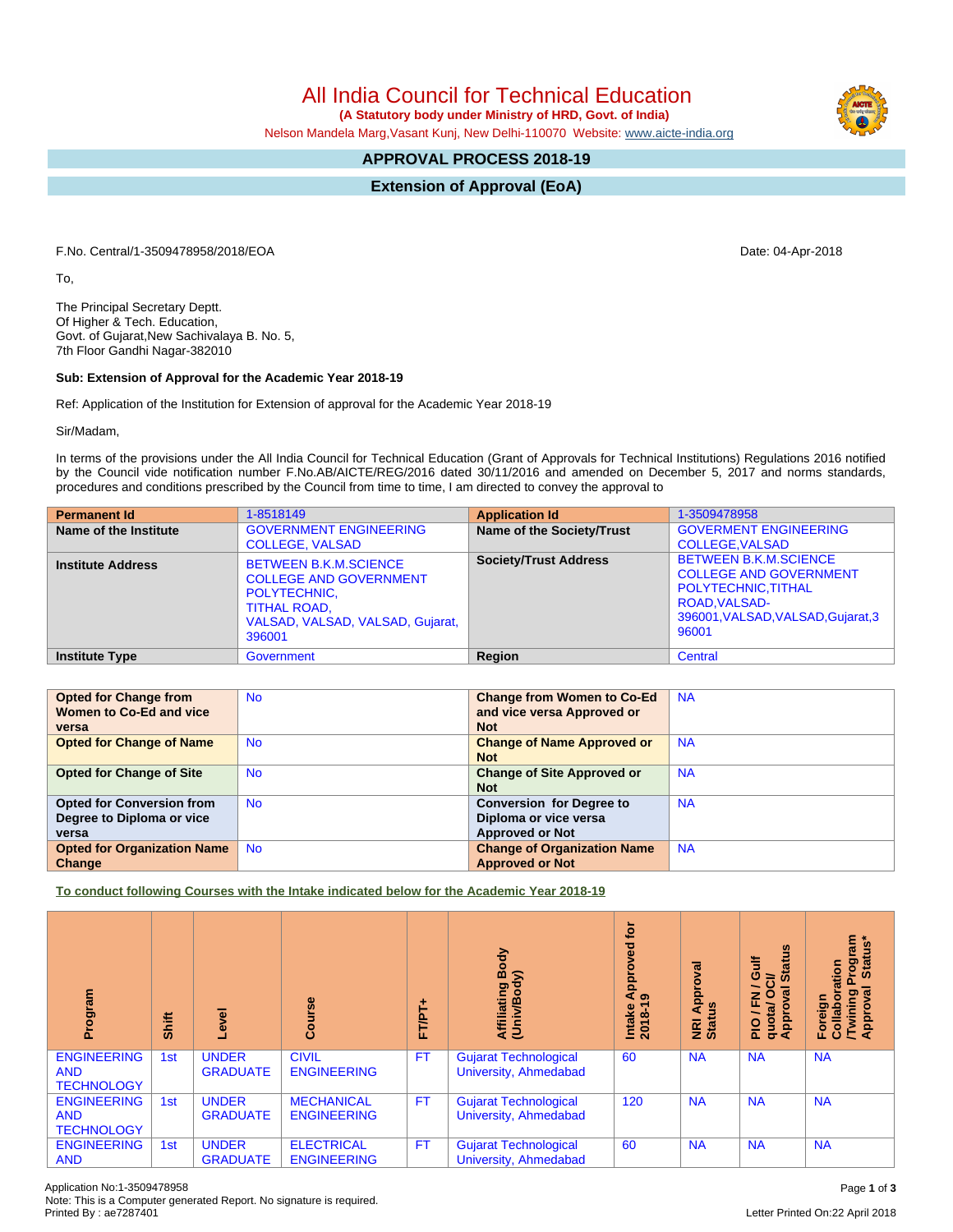| <b>TECHNOLOGY</b>                                     |                 |                                 |                                            |           |                                                       |     |           |           |           |
|-------------------------------------------------------|-----------------|---------------------------------|--------------------------------------------|-----------|-------------------------------------------------------|-----|-----------|-----------|-----------|
| <b>ENGINEERING</b><br><b>AND</b><br><b>TECHNOLOGY</b> | 1 <sub>st</sub> | <b>UNDER</b><br><b>GRADUATE</b> | <b>ENVIRONMENTAL</b><br><b>ENGINEERING</b> | <b>FT</b> | <b>Gujarat Technological</b><br>University, Ahmedabad | 60  | <b>NA</b> | <b>NA</b> | <b>NA</b> |
| <b>ENGINEERING</b><br><b>AND</b><br><b>TECHNOLOGY</b> | 1 <sub>st</sub> | <b>POST</b><br><b>GRADUATE</b>  | <b>ENERGY</b><br><b>ENGINEERING</b>        | FT.       | <b>Gujarat Technological</b><br>University, Ahmedabad | 18  | <b>NA</b> | <b>NA</b> | <b>NA</b> |
| <b>ENGINEERING</b><br><b>AND</b><br><b>TECHNOLOGY</b> | 1 <sub>st</sub> | <b>UNDER</b><br><b>GRADUATE</b> | <b>CHEMICAL</b><br><b>ENGINEERING</b>      | FT.       | <b>Gujarat Technological</b><br>University, Ahmedabad | 120 | <b>NA</b> | <b>NA</b> | <b>NA</b> |

+FT –Full Time,PT-Part Time

## **Deficiencies Noted based on Self Disclosure**

| <b>Particulars</b>                   | <b>Deficiency</b> |  |  |  |
|--------------------------------------|-------------------|--|--|--|
| <b>Faculty Deficiency</b>            | Yes               |  |  |  |
| <b>Computational Facilities</b>      |                   |  |  |  |
| Legal Application S/W                | Yes               |  |  |  |
| Legal Application S/W-Applied Intake | Yes               |  |  |  |
| <b>Library Facilities</b>            |                   |  |  |  |
| Volumes<br>Yes                       |                   |  |  |  |
| <b>National Journals</b>             | Yes               |  |  |  |
|                                      |                   |  |  |  |

**\***Please refer Deficiency Report for details

**GOVERNMENT ENGINEERING COLLEGE, VALSAD** is hereby informed to submit the compliance of the deficiencies mentioned above to the Regional Office within a period of **6 months** from the date of issuance of this letter failing which the council shall initiate strict action as defined in Approval Process Handbook 2018-19 during the subsequent Academic Year.

In case of any differences in content in this Computer generated Extension of Approval Letter, the content/information as approved by the Executive Council / General Council as available on the record of AICTE shall be final and binding.

Strict compliance of Anti-Ragging Regulation: - Approval is subject to strict compliance of provisions made in AICTE Regulation notified vide F. No. 37-3/Legal/AICTE/2009 dated July 1, 2009 for Prevention and Prohibition of Ragging in Technical Institutions. In case Institution fails to take adequate steps to Prevent Ragging or fails to act in accordance with AICTE Regulation or fails to punish perpetrators or incidents of Ragging, it will be liable to take any action as defined under clause 9(4) of the said Regulation.

> **Prof. A.P Mittal Member Secretary, AICTE**

Copy to:

- 1. The Regional Officer, All India Council for Technical Education Tagore Hostel-2, Shamla Hills Bhopal-462 002, Madhya Pradesh
- 2. The Director Of Technical Education\*\*, Gujarat
- 3. The Registrar\*\*, Gujarat Technological University, Ahmedabad
- 4. The Principal / Director, GOVERNMENT ENGINEERING COLLEGE, VALSAD BETWEEN B.K.M.SCIENCE COLLEGE AND GOVERNMENT POLYTECHNIC, TITHAL ROAD, VALSAD, VALSAD,VALSAD, Gujarat,396001
- 5. The Secretary / Chairman, GOVERMENT ENGINEERING COLLEGE,VALSAD